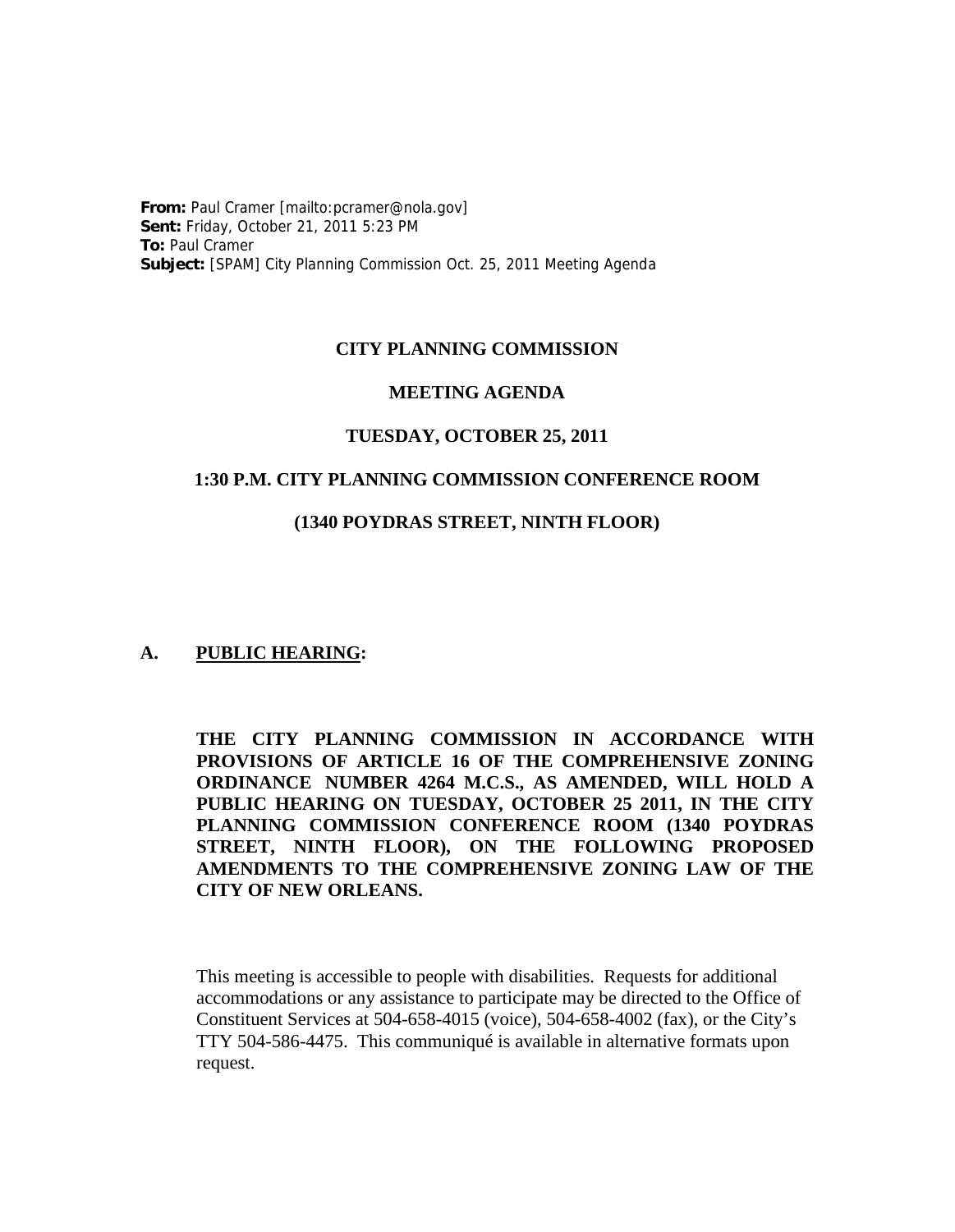- **1. ZONING DOCKET 101/11** Request by CITY COUNCIL MOTION M-11-384 for an amendment to Ordinance No. 24,370 MCS (ZD 123/10, a Conditional Use to permit the sale of alcoholic beverages for consumption off-premises at a gasoline service station) to modify provisos relative to curb cuts, in a B-1 Neighborhood Business District within the UC Urban Corridor Overlay District, on an undesignated square, Lot A-3 and Pt A-4 or B, in the Fifth Municipal District, bounded by General DeGaulle and Sandra Drives. The municipal address is 3054 GENERAL DE GAULLE DRIVE. (ZBM E-16/PD 12)
- **2. ZONING DOCKET 102/11 -** Request by CITY COUNCIL MOTION M-11-402 for an amendment to the text of the Comprehensive Zoning Ordinance, No. 4264 M.C.S., as amended, to amend Article 8, Section 8.9.5 to limit the uses classified as conditional uses in the VCP Vieux Carré Park District to sites less than three (3) acres. (ZBM D-14/PD 1B)
- **3. ZONING DOCKET 103/11 –** Request by ORLEANS PARISH SCHOOL BOARD for a Conditional Use to permit a public high school in an RD-2 Two-Family Residential District on Squares 2867, 2868, 2682, 2683, 2679 and 2680, all lots, in the Third Municipal District, bounded by Milton, Cadillac, Senate and Davey Streets. The municipal addresses are 1200 SENATE STREET and 3800 CADILLAC STREET. (ZBM C-11/PD 4)
- **4. ZONING DOCKET 104/11 –** Request by CL INTERNATIONAL GROUP LLC for a Conditional Use to permit a fast food restaurant in a CBD-2 Central Business District on Square 157, Lots 1 and 2, in the Second Municipal District, bounded by Canal, Tremé, Iberville and Marais Streets. The municipal address is 1401-09 CANAL STREET. (ZBM C-14/PD 4)
- **5. ZONING DOCKET 105/11 –** Request by GEORGE RABB JR for a Zoning Change from an RS-2 Single-Family Residential District to an RD-2 Two-Family Residential District on Square A or Capdebosque Tract, Lots 4 thru 5 or E and Pt 56-A, in the Third Municipal District, bounded by Havana Place, Republic Street, Virgil Boulevard and the London Avenue Canal. The municipal address is 3837 HAVANA PLACE. (ZBM D-12/PD 6)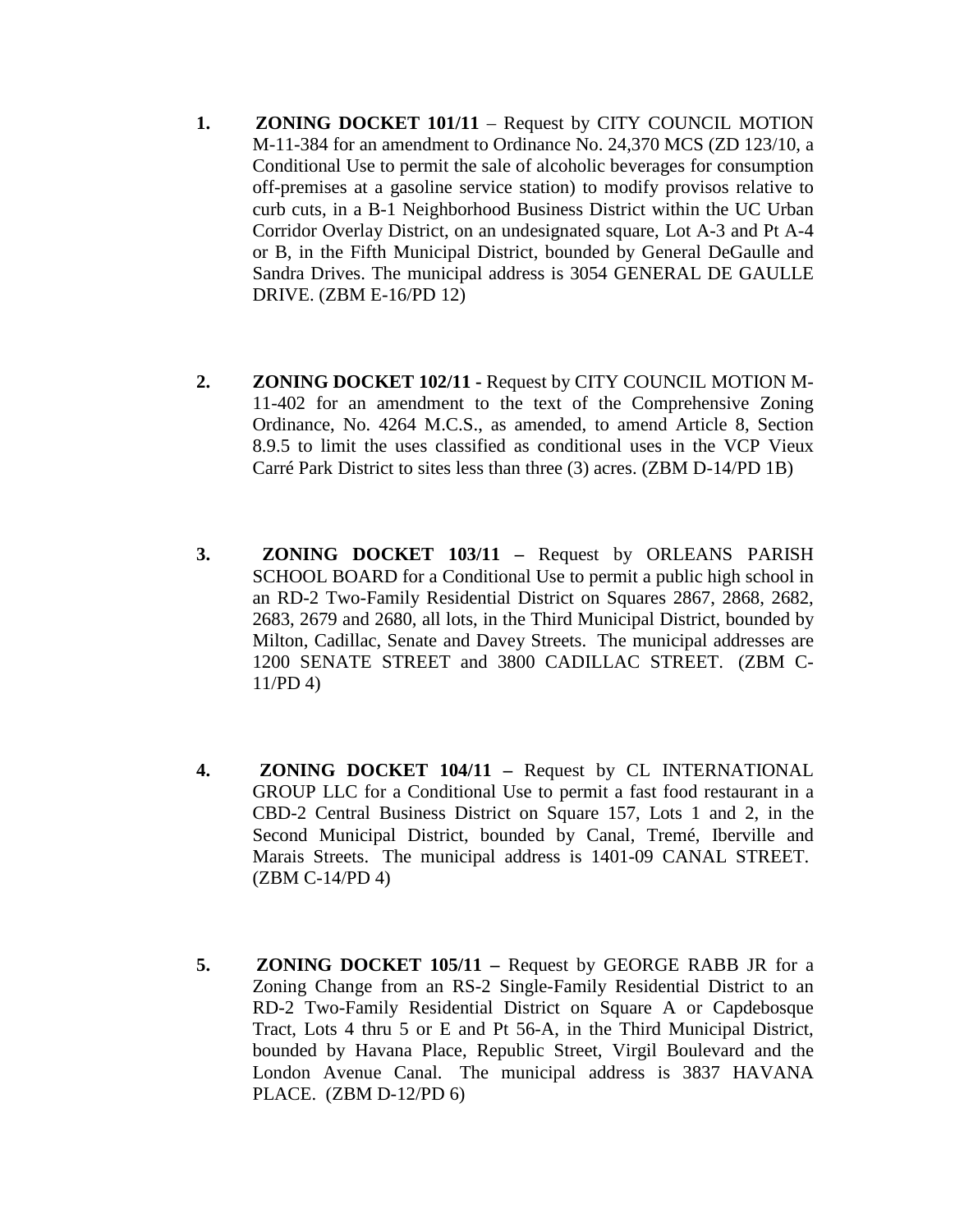**6. ZONING DOCKET 106/11 -** Request by KEE INVESTMENTS OF NEW ORLEANS, LLC for a Zoning Change from an RM-4 Multi-Family Residential District to a C-1 General Commercial District, on Square 296, Lots A, B and 12, in the Fourth Municipal District, bounded by Simon Bolivar Avenue, Felicity, South Rampart, and Saint Andrew Streets. The municipal addresses are 2018, 2028 and 2030 FELICITY STREET. (ZBM C-14/PD 2)

# **B. PROPERTY ACQUISITION/DISPOSITION PUBLIC HEARING:**

**THE CITY PLANNING COMMISSION IN ACCORDANCE WITH PROVISIONS OF THE REVISED STATUTES OF THE STATE OF LOUISIANA AND THE CITY CHARTER REGARDING PROPERTY ACQUISITIONS/DISPOSITIONS, WILL HOLD A PUBLIC HEARING ON TUESDAY, OCTOBER 25, 2011 FOLLOWING THE ZONING PUBLIC HEARING, IN THE CITY PLANNING COMMISSION CONFERENCE ROOM (1340 POYDRAS STREET, NINTH FLOOR),ON THE FOLLOWING PROPOSED PROPERTY ACQUISITION AND DISPOSITION.**

This meeting is accessible to people with disabilities. Requests for additional accommodations or any assistance to participate may be directed to the Office of Constituent Services at 504-658-4015 (voice), 504-658-4002 (fax), or the City's TTY 504-586-4475. This communiqué is available in alternative formats upon request.

**1. PROPERTY DISPOSITION 5/11** – Sale of a crosswalk between E. Laverne and E. Hermes Streets, in Square 16A, adjacent to Lots 17, 18, 35 and 36, in the Pines Village Subdivision, in the Third Municipal District, bounded by Pines Boulevard, E. Laverne, E. Hermes and Pandora Streets.(ZBM F-11/PD 9)

# **C. ZONING MEETING: Follows Public Hearings**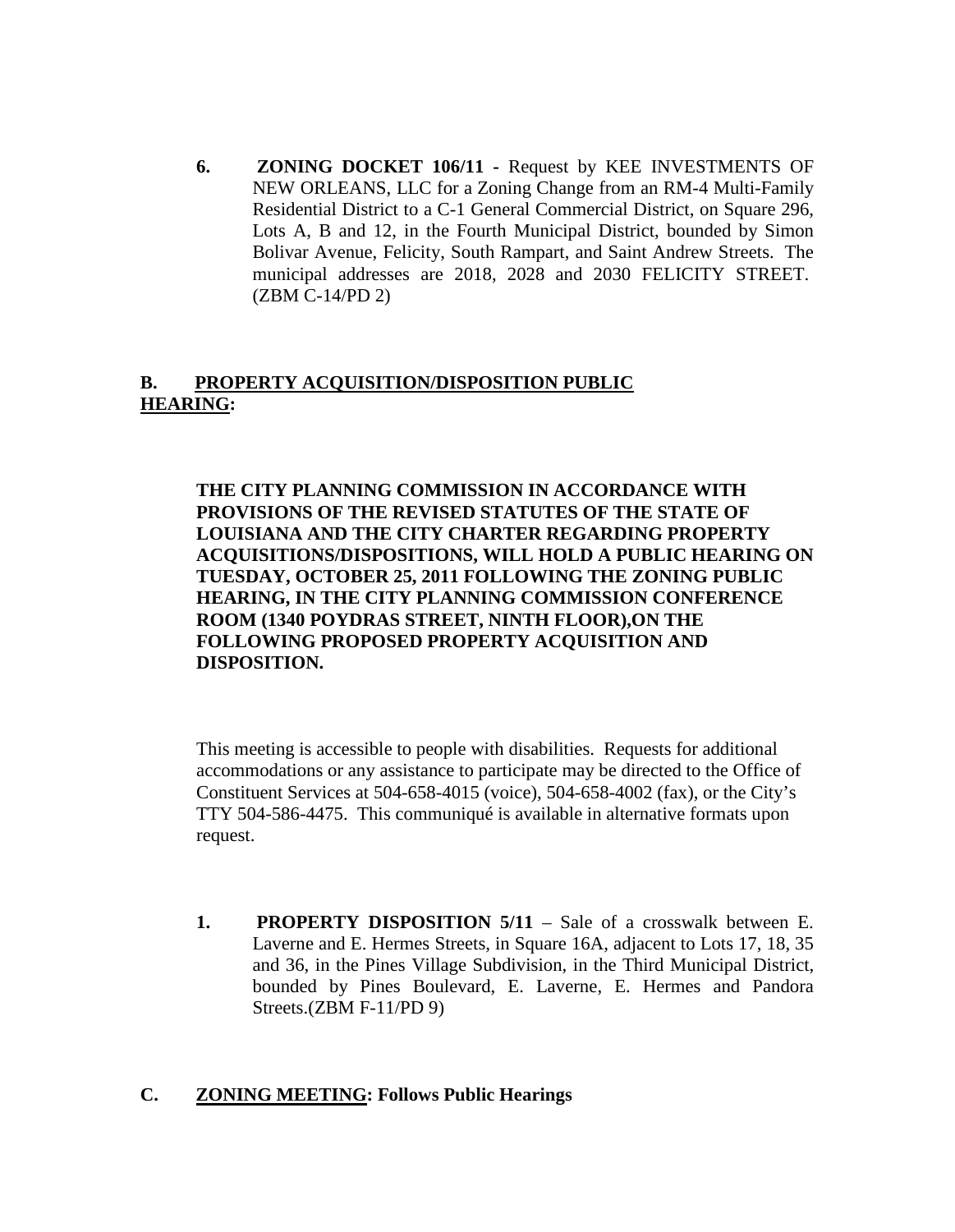- **1.** Adoption of the Zoning minutes of the October 11, 2011 Zoning Meeting.
- **2. CONSIDERATION ZONING DOCKET 101/11 –** Request by CITY COUNCIL MOTION M-11-384 for an amendment to Ordinance No. 24,370 MCS (ZD 123/10, a Conditional Use to permit the sale of alcoholic beverages for consumption off-premises at a gasoline service station) to modify provisos relative to curb cuts, in a B-1 Neighborhood Business District within the UC Urban Corridor Overlay District, on an undesignated square, Lot A-3 and Pt A-4 or B, in the Fifth Municipal District, bounded by General DeGaulle and Sandra Drives. The municipal address is 3054 GENERAL DE GAULLE DRIVE. (ZBM E-16/PD 12) **(EA/DG/LF)**
- **3. CONSIDERATION – ZONING DOCKET 102/11 –** Request by CITY COUNCIL MOTION M-11-402 for an amendment to the text of the Comprehensive Zoning Ordinance, No. 4264 M.C.S., as amended, to amend Article 8, Section 8.9.5 to limit the uses classified as conditional uses in the VCP Vieux Carré Park District to sites less than three (3) acres. (ZBM D-14/PD 1B) **(KC/GM)**
- **4. CONSIDERATION ZONING DOCKET 103/11 –** Request by ORLEANS PARISH SCHOOL BOARD for a Conditional Use to permit a public high school in an RD-2 Two-Family Residential District on Squares 2867, 2868, 2682, 2683, 2679 and 2680, all lots, in the Third Municipal District, bounded by Milton, Cadillac, Senate and Davey Streets. The municipal addresses are 1200 SENATE STREET and 3800 CADILLAC STREET. (ZBM C-11/PD 4) **(KC/LM/MM)**
- **5. CONSIDERATION – ZONING DOCKET 104/11 –** Request by CL INTERNATIONAL GROUP LLC for a Conditional Use to permit a fast food restaurant in a CBD-2 Central Business District on Square 157, Lots 1 and 2, in the Second Municipal District, bounded by Canal, Tremé, Iberville and Marais Streets. The municipal address is 1401-09 CANAL STREET. (ZBM C-14/PD 4) **(SK/LM/DT)**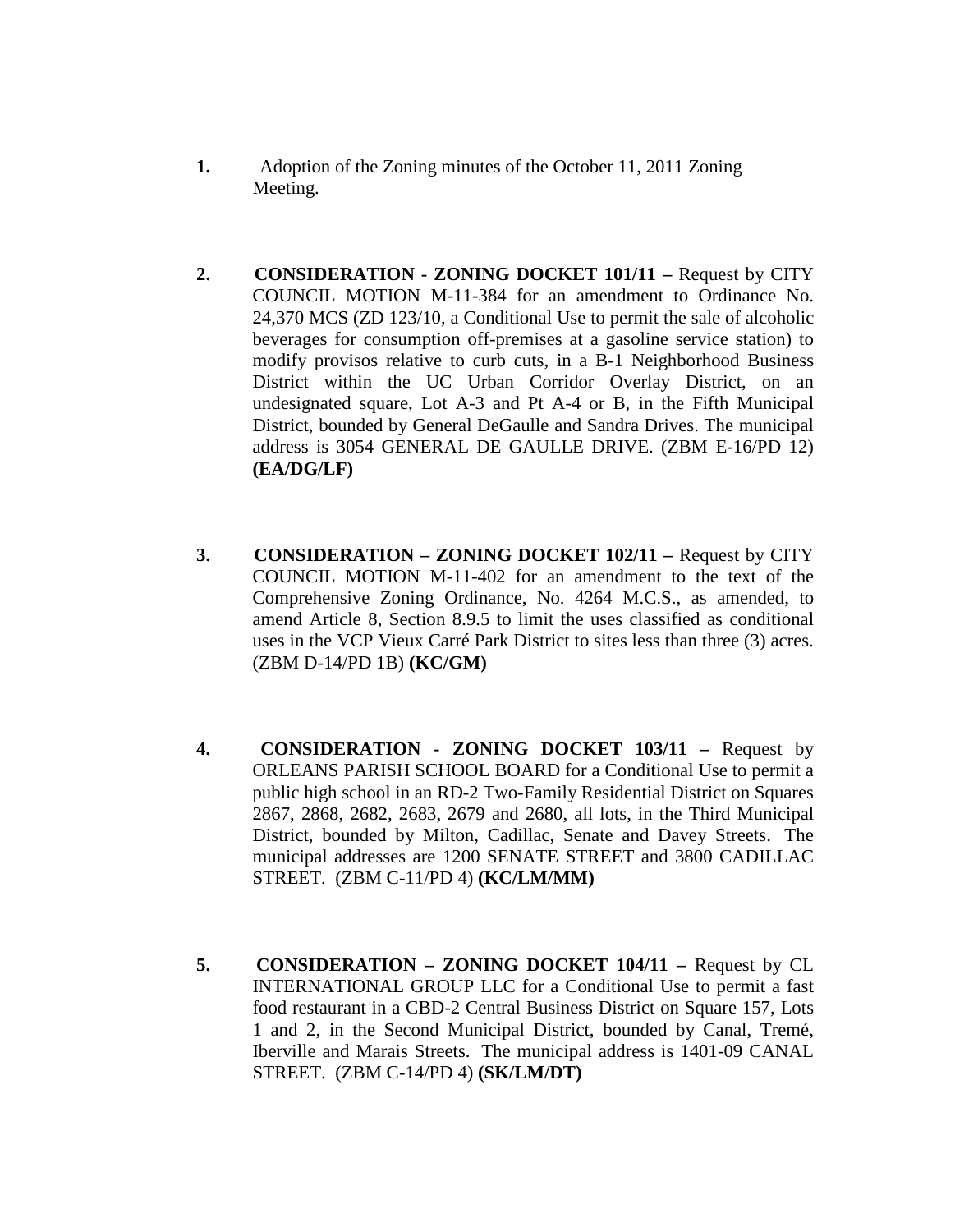- **6. CONSIDERATION ZONING DOCKET 105/11 –** Request by GEORGE RABB JR for a Zoning Change from an RS-2 Single-Family Residential District to an RD-2 Two-Family Residential District on Square A or Capdebosque Tract, Lots 4 thru 5 or E and Pt 56-A, in the Third Municipal District, bounded by Havana Place, Republic Street, Virgil Boulevard and the London Avenue Canal. The municipal address is 3837 HAVANA PLACE. (ZBM D-12/PD 6) **(EA/JT)**
- **7. CONSIDERATION – ZONING DOCKET 106/11 -** Request by KEE INVESTMENTS OF NEW ORLEANS, LLC for a Zoning Change from an RM-4 Multi-Family Residential District to a C-1 General Commercial District, on Square 296, Lots A, B and 12, in the Fourth Municipal District, bounded by Simon Bolivar Avenue, Felicity, South Rampart, and Saint Andrew Streets. The municipal addresses are 2018, 2028 and 2030 FELICITY STREET. (ZBM C-14/PD 2) **(SK/CM)**

## **D. PLANNING MEETING:**

**1.** Adoption of the Planning minutes of the October 11, 2011 Planning Meeting.

### **PROPERTY ACQUISITIONS/DISPOSITIONS:**

- **2. FURTHER CONSIDERATION PROPERTY ACQUISITION 2/11 -** Acquisition of Lots L7C2MM and L7C2NN, Section 13, in the Third Municipal District, bounded by Harbor Circle, Jourdan Road and Hayne Boulevard for use as a chemical storage warehouse for the Mosquito & Termite Control Board. The municipal address is 234 HARBOR CIRCLE. (ZBM F-10/PD 9) **(DT) (DEFERRED FROM THE SEPTEMBER 27, 2011 MEETING) (WITHDRAWN BY APPLICANT)**
- **3. CONSIDERATION – PROPERTY DISPOSITION 5/11 –** Sale of a crosswalk between E. Laverne and E. Hermes Streets, in Square 16A, adjacent to Lots 17, 18, 35 and 36, in the Pines Village Subdivision, in the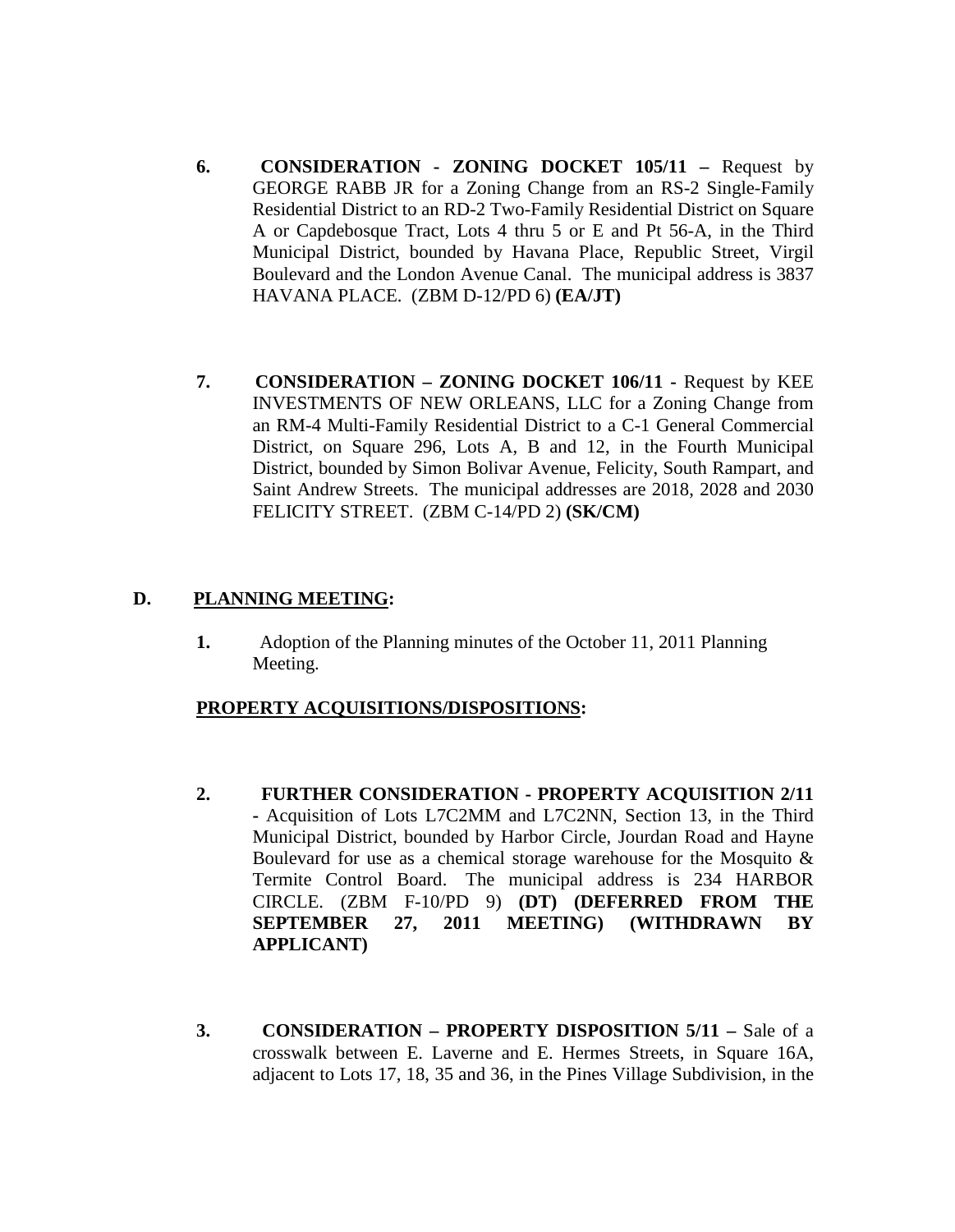Third Municipal District, bounded by Pines Boulevard, E. Laverne, E. Hermes and Pandora Streets.(ZBM F-11/PD 9) **(DT)**

## **SUBDIVISIONS:**

**4. CONSIDERATION - SUBDIVISION DOCKET 140/11 –** Request by JANICE MARIE FLORENT for a resubdivision of Lots 10 and 11 into Lot 10-A, Square D, Willow Tree, in the Third Municipal District, bounded by Lake Forest Boulevard., Holley Lane, Dwyer Road and Rickert Drive. The municipal address is 5641 RICKERT DRIVE. (ZBM G-11/PD 9) **(DG)**

# **5. RATIFICATIONS:**

- **i. CONSIDERATION -** Ratification of the Executive Director's Actions Relative to Certified Subdivisions. **(AB)**
- **ii. CONSIDERATION -** Ratification of the Executive Director's Actions Relative to Personnel Matters. **(YR)**

# **6. OTHER PLANNING MATTERS:**

**i. CONSIDERATION** - 2012 City Planning Commission Public Hearing Schedule.

**ii**. **CONSIDERATION** - 2012 Planning Advisory Committee Meeting Schedule.